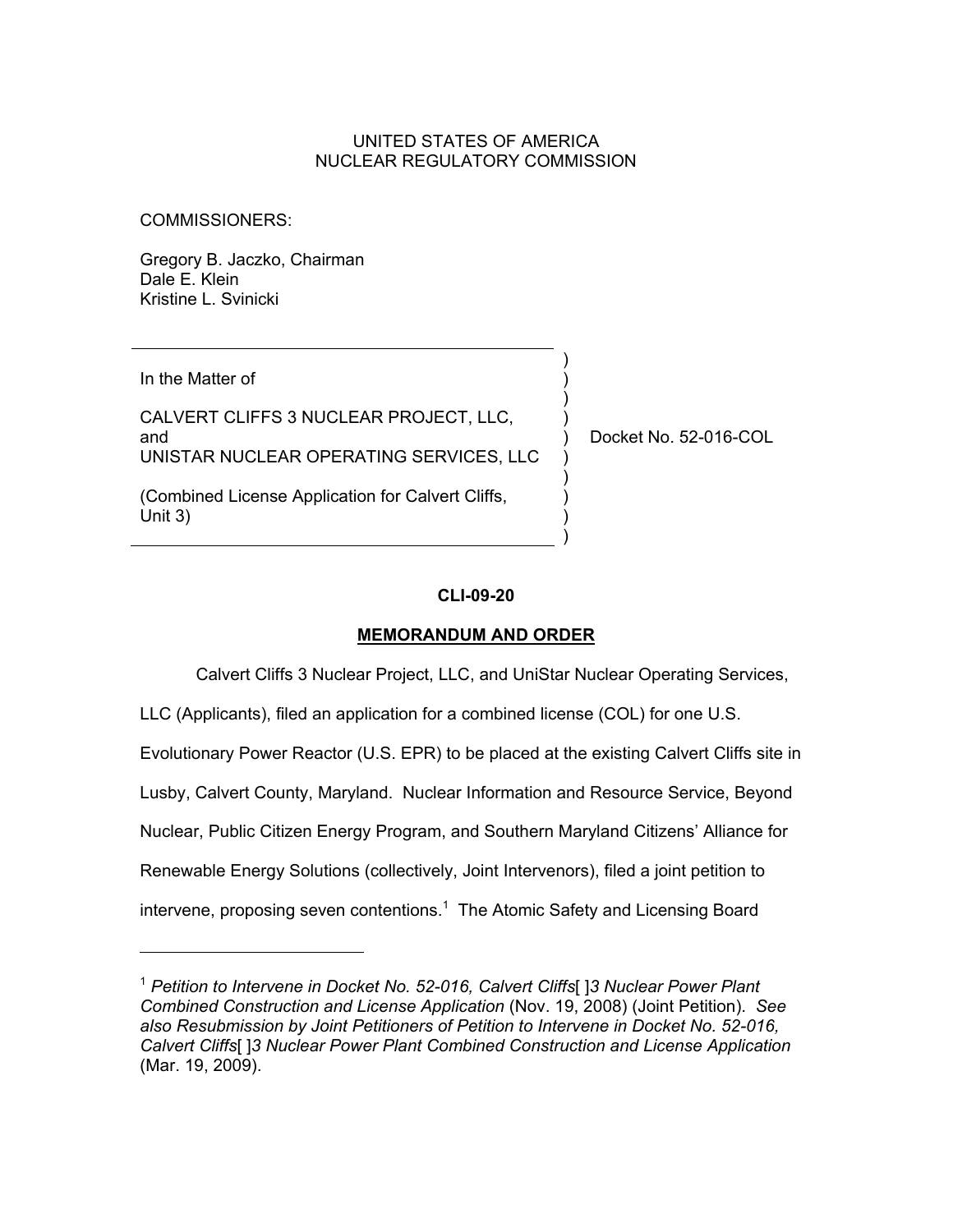admitted Joint Intervenors' Contention 1 as pled, Contention 7 as narrowed by the Board, and Contention 2 in part. The Board declined to admit the balance of Contention 2 and all of Contentions 3, 4, 5, and  $6<sup>2</sup>$  Applicants appeal the Board's decision, arguing that the petition should have been wholly denied.<sup>3</sup> Joint Intervenors oppose the appeal.<sup>4</sup>

For the reasons provided below, we decline to overturn the Board's rulings with respect to Joint Intervenors' standing. Further, we affirm the Board's decision to admit

Contention 1 and Contention 7 as narrowed by the Board. The Board recently granted a

motion for summary disposition of Contention  $2<sup>5</sup>$  therefore the question of the

admissibility of Contention 2 is now moot and we do not address it in today's decision.

## **I. ANALYSIS AND DISCUSSION**

Our contention admissibility "requirements are deliberately strict, and we will

reject any contention that does not satisfy the requirements."<sup>6</sup> Under our rules:

A request for hearing or petition for leave to intervene must set forth with particularity the contentions sought to be raised. For each contention, the request or petition must:

- (i) Provide a specific statement of the issue of law or fact to be raised or controverted . . . ;
- (ii) Provide a brief explanation of the basis for the contention;

-

(iii) Demonstrate that the issue raised in the contention is within the scope of the proceeding;

<sup>3</sup> *Applicants' Notice of Appeal of LBP-09-*[*4*] (Apr. 3, 2009), and *Applicants' Brief in Support of Appeal from LBP-09-*[*4*] (Apr. 3, 2009) (Applicants' Appeal).

<sup>4</sup> *Joint Intervenors*['] *Response Brief to Applicant's Brief in Support of Appeal from LBP-09-*[*4*] (Apr. 17, 2009) (Joint Intervenors' Response).

<sup>5</sup> *Memorandum and Order* (Granting Motion for Summary Disposition of Contention 2), LBP-09-15, 70 NRC \_\_\_ (July 30, 2009) (slip op.). *See also Order* (Denying Motion for Reconsideration of Board Order of July 30, 2009) (Oct. 7, 2009) (unpublished).

<sup>6</sup> *USEC, Inc.* (American Centrifuge Plant), CLI-06-9, 63 NRC 433, 437 (2006).

<sup>2</sup> LBP-09-4, 69 NRC \_\_\_ (Mar. 24, 2009) (slip op.). *See also Order* (Correcting Errors in March 24, 2009 Order) (Apr. 14, 2009) (unpublished).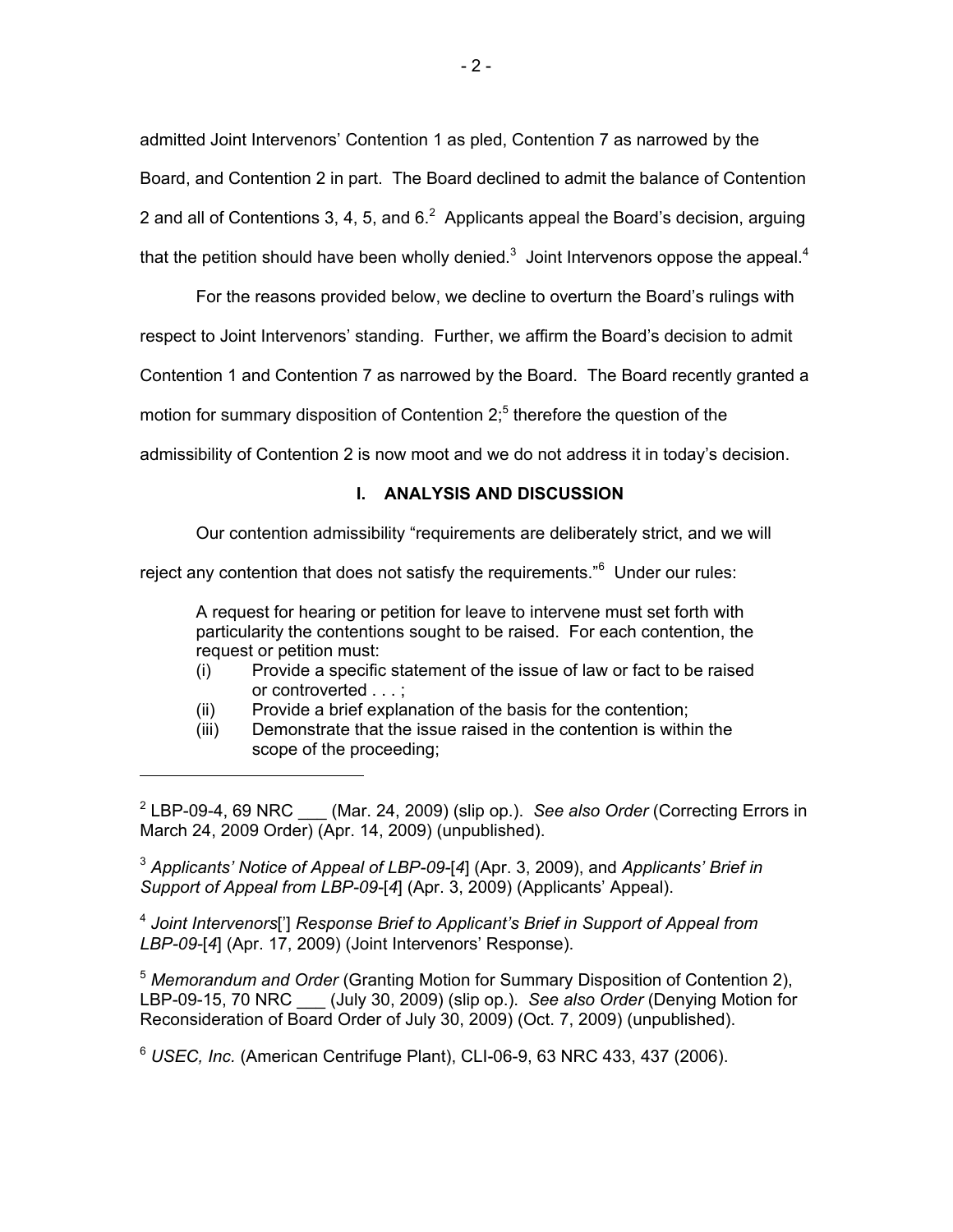- (iv) Demonstrate that the issue raised in the contention is material to the findings the NRC must make to support the action that is involved in the proceeding;
- (v) Provide a concise statement of the alleged facts or expert opinions which support the requestor's/petitioner's position on the issue and on which the petitioner intends to rely at hearing, together with references to the specific sources and documents on which the requestor/petitioner intends to rely to support its position on the issue; [and]
- (vi) . . . Provide sufficient information to show that a genuine dispute exists with the applicant/licensee on a material issue of law or fact. $<sup>7</sup>$ </sup>

"We give 'substantial deference' to our boards' determinations on threshold

issues, such as standing and contention admissibility,"<sup>8</sup> and we will affirm "decisions on

the admissibility of contentions where the appellant 'points to no error of law or abuse of

discretion."<sup>9</sup> In this case, we find ourselves in agreement with the Licensing Board's

decision on the standing and contention-admissibility questions.

#### **A. Standing**

In this combined license proceeding, section 189a.(1)(A) of the Atomic Energy

Act of 1954, as amended (AEA), requires us to hold a hearing "upon the request of any

person whose interest may be affected by the proceeding," and to allow that person to

intervene.<sup>10</sup> In determining whether a person is an "interested person" for the purposes

 $^7$  10 C.F.R. § 2.309(f)(1).

 $\overline{a}$ 

<sup>9</sup> *USEC, Inc.*, 63 NRC at 439 n.32, citing *Dominion Nuclear Connecticut, Inc.* (Millstone Nuclear Power Station, Units 2 and 3), CLI-04-36, 60 NRC 631, 637 (2004).

10 AEA § 189a.(1)(A); 42 U.S.C. § 2239(a)(1)(A). *See* 10 C.F.R. §§ 2.309(a), (d).

<sup>8</sup> *AmerGen Energy Co., LLC* (Oyster Creek Nuclear Generating Station), CLI-06-24, 64 NRC 111, 121 (2006).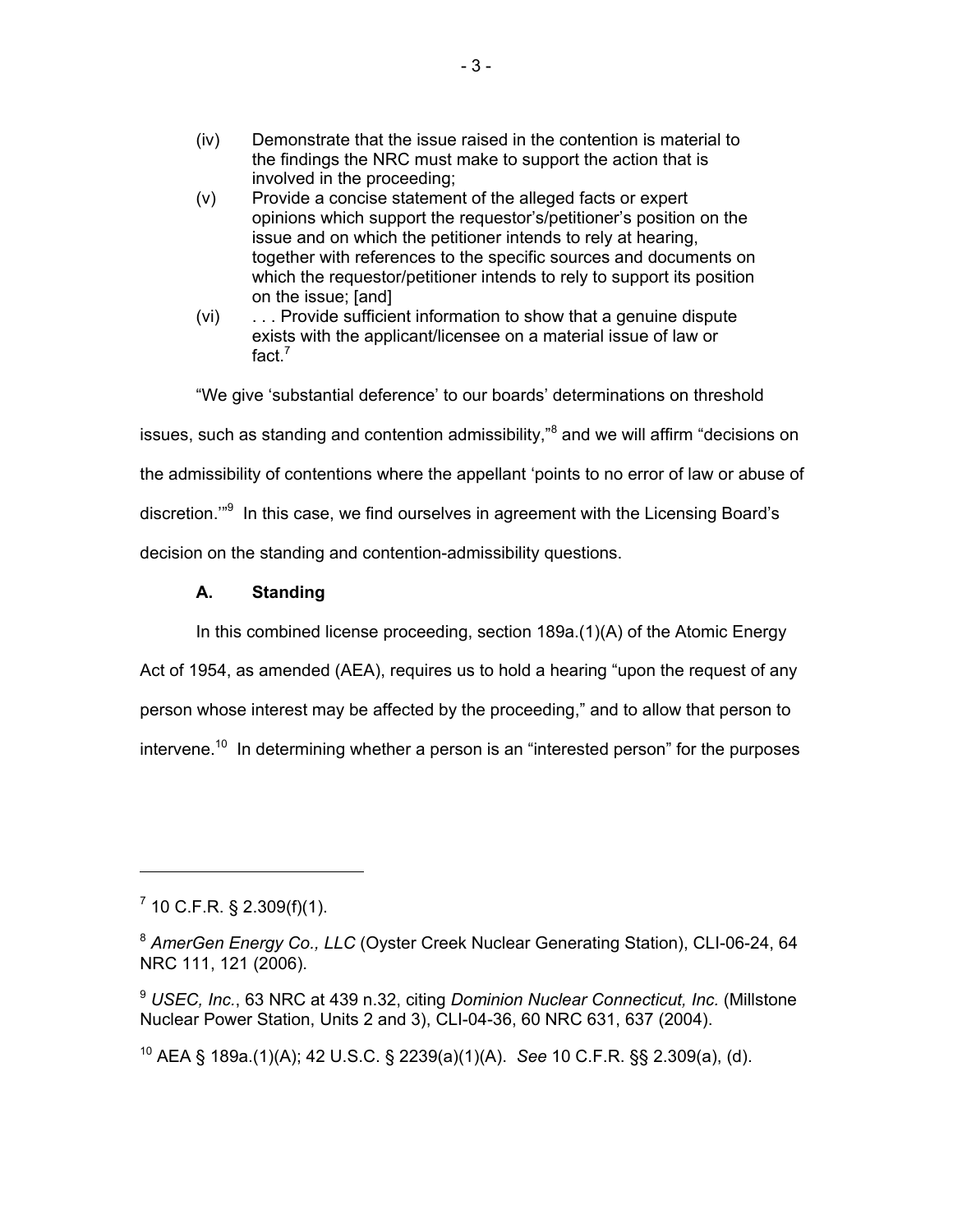of a Section 189a.(1)(A) standing determination, we are not strictly bound by judicial standing doctrines.<sup>11</sup>

To demonstrate standing to intervene, our rules require a petitioner to state, and our boards to assess, the nature of the petitioner's right under the AEA, the National Environmental Policy Act (NEPA), or other statute governing the proceeding, to be made a party; the nature and extent of the petitioner's property, financial, or other interest; and the possible effect of the outcome of the proceeding on the petitioner's interest.<sup>12</sup> In assessing whether a petitioner has standing, we have long applied "contemporaneous judicial concepts of standing."<sup>13</sup> This is true with respect to the requirement for a "concrete and particularized injury that is fairly traceable to the challenged action and is likely to be redressed by a favorable decision," where the injury is "to an interest arguably within the zone of interests protected by the governing statute."<sup>14</sup> We generally require these elements to be pled with specificity. But in certain circumstances — such as construction permit and operating license proceedings for power reactors — we recognize a "proximity," or geographic, presumption. In such proceedings, we presume that a petitioner has standing to intervene if the petitioner lives within, or otherwise has

 $\overline{a}$ 

<sup>&</sup>lt;sup>11</sup> *Envirocare of Utah, Inc. v. NRC*, 194 F.3d 72, 74 (D.C. Cir. 1999) (finding that an administrative agency may establish "administrative standing" criteria that are less rigorous than those for "judicial standing").

<sup>12</sup> *See* 10 C.F.R. § 2.309(d)(1).

<sup>13</sup> *See, e.g., U.S. Dept. of Energy* (Plutonium Export License), CLI-04-17, 59 NRC 357, 363 (2004); *Cleveland Electric Illuminating Co.* (Perry Nuclear Power Plant, Unit 1), CLI-93-21, 38 NRC 87, 92 (1993); *Portland General Electric Co.* (Pebble Springs Nuclear Plant, Units 1 and 2), CLI-76-27, 4 NRC 610, 613-14 (1976).

<sup>14</sup> *Perry*, 38 NRC at 92. *See Lujan v. Defenders of Wildlife*, 504 U.S. 555, 559-61 (1992).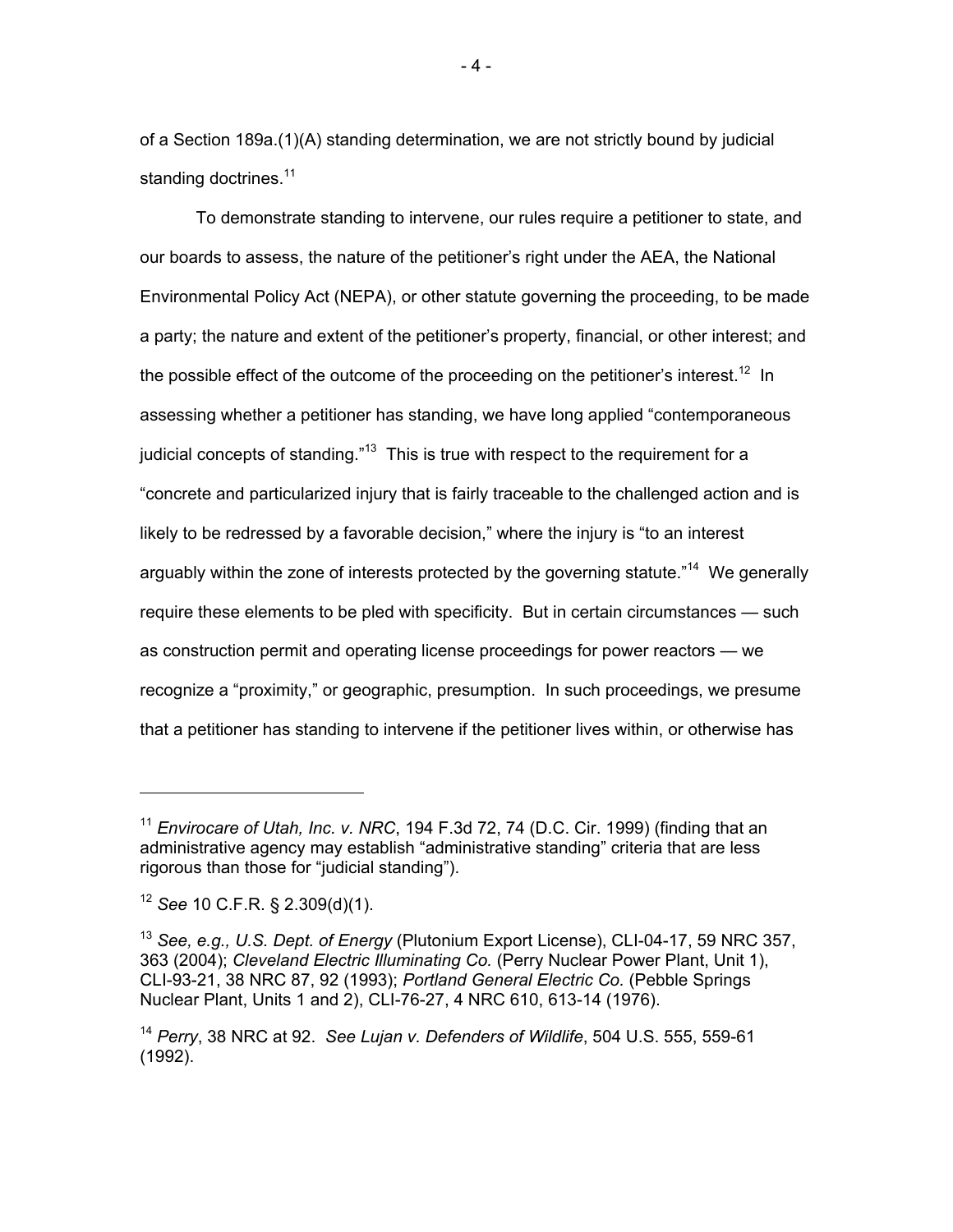frequent contacts with, the zone of possible harm from the nuclear reactor.<sup>15</sup> In practice, we have found standing based on this "proximity presumption" if a petitioner (or a representative of a petitioner organization) resides within approximately 50 miles of the facility in question.<sup>16</sup>

In their pleadings before the Board, Applicants argued that Joint Intervenors lacked standing to pursue their claims.<sup>17</sup> On appeal, Applicants renew their standing arguments. In brief, they would have us abandon the "proximity presumption" as "no longer valid under modern standing jurisprudence."<sup>18</sup> In addition, Applicants argue in favor of requiring a direct connection between the redress applicable should the petitioners prevail on the merits of any given contention and the "injury in fact" basis for petitioners' standing.<sup>19</sup> On both counts, we see no reason to depart from our traditional approach.

-

<sup>15</sup> *See, e.g.*, *Florida Power & Light Co.* (Turkey Point Nuclear Generating Plant, Units 3 and 4), LBP-01-6, 53 NRC 138, 150, *aff'd on other grounds*, CLI-01-17, 54 NRC 3 (2001) (applying proximity presumption in reactor operating license renewal proceeding); *Gulf States Utilities Co.* (River Bend Station, Units 1 and 2), ALAB-183, 7 AEC 222, 226 (1974) (applying proximity presumption in reactor operating license proceeding); *Louisiana Power & Light Co.* (Waterford Steam Electric Station, Unit 3), ALAB-125, 6 AEC 371, 372 n.6 (considering proximity presumption in construction permit proceeding).

<sup>16</sup> *See, e.g., Consumers Energy Co.* (Big Rock Point Independent Spent Fuel Storage Installation), CLI-07-19, 65 NRC 423, 426 (2007) (observing that an individual's claim of residence within 50 miles of the plant might entitle him to a presumption of standing based on his proximity in a reactor construction permit or operating license proceeding).

 $17$  Joint Intervenors' standing demonstrations rely on the proximity to the facility of member and organizational staff residences and organizational places of business. *See* Joint Intervenors' Petition at 1-4.

<sup>&</sup>lt;sup>18</sup> Applicants' Appeal at 12.

<sup>19</sup> *See, e.g.*, *id*. at 17-18.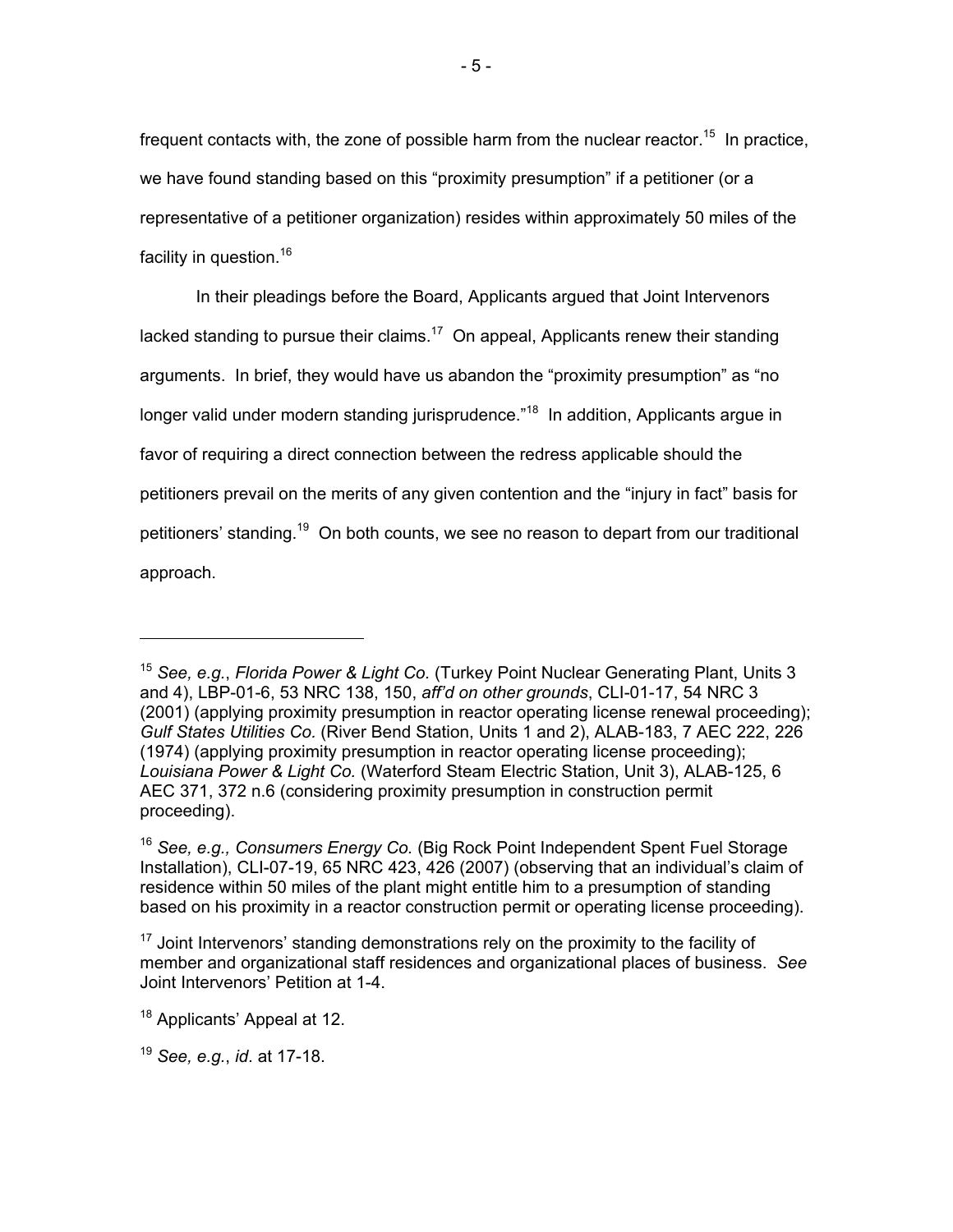As to the "proximity presumption," according to Applicants, "relatively recent developments in judicial concepts of standing dictate a significantly increased level of scrutiny and an increased showing necessary to establish standing.<sup>"20</sup> To support this statement, Applicants principally rely on cases dating from the early 1980s to the mid-1990s.21 Applicants rely particularly on *Lujan v. Defenders of Wildlife*, 504 U.S. 555  $(1992)$ . *Lujan* provides a reasonably concise statement<sup>22</sup> of the conceptual framework used to analyze standing (injury in fact, causal connection, and redress by a favorable decision). The NRC uses the same three-part analytical framework in analyzing standing. $23$ 

Notably, *Lujan* itself recognized a form of proximity presumption when it acknowledged that persons living adjacent to federally-licensed facilities need not satisfy ordinary standing requirements to challenge the federal license.<sup>24</sup> At the NRC, our

<sup>20</sup> *Id*. at 10.

<sup>21</sup> *Id*. at 6-10.

22 In *Lujan*, the Court summarized as follows:

Over the years, our cases have established that the irreducible constitutional minimum of standing contains three elements. First, the plaintiff must have suffered an "injury in fact" — an invasion of a legally protected interest which is (a) concrete and particularized, . . . and (b) "actual or imminent, not 'conjectural' or 'hypothetical,'" . . . . Second, there must be a causal connection between the injury and the conduct complained of — the injury has to be "fairly . . . trace[able] to the challenged action of the defendant, and not . . . th[e] result [of] the independent action of some third party not before the court." . . . Third, it must be "likely," as opposed to merely "speculative," that the injury will be "redressed by a favorable decision." 504 U.S. at 560-61 (citations omitted, other alterations in original).

<sup>23</sup> *See Perry*, 38 NRC at 92, excerpted *supra*.

<sup>24</sup> *See Lujan*, 504 U.S. at 572 n.7.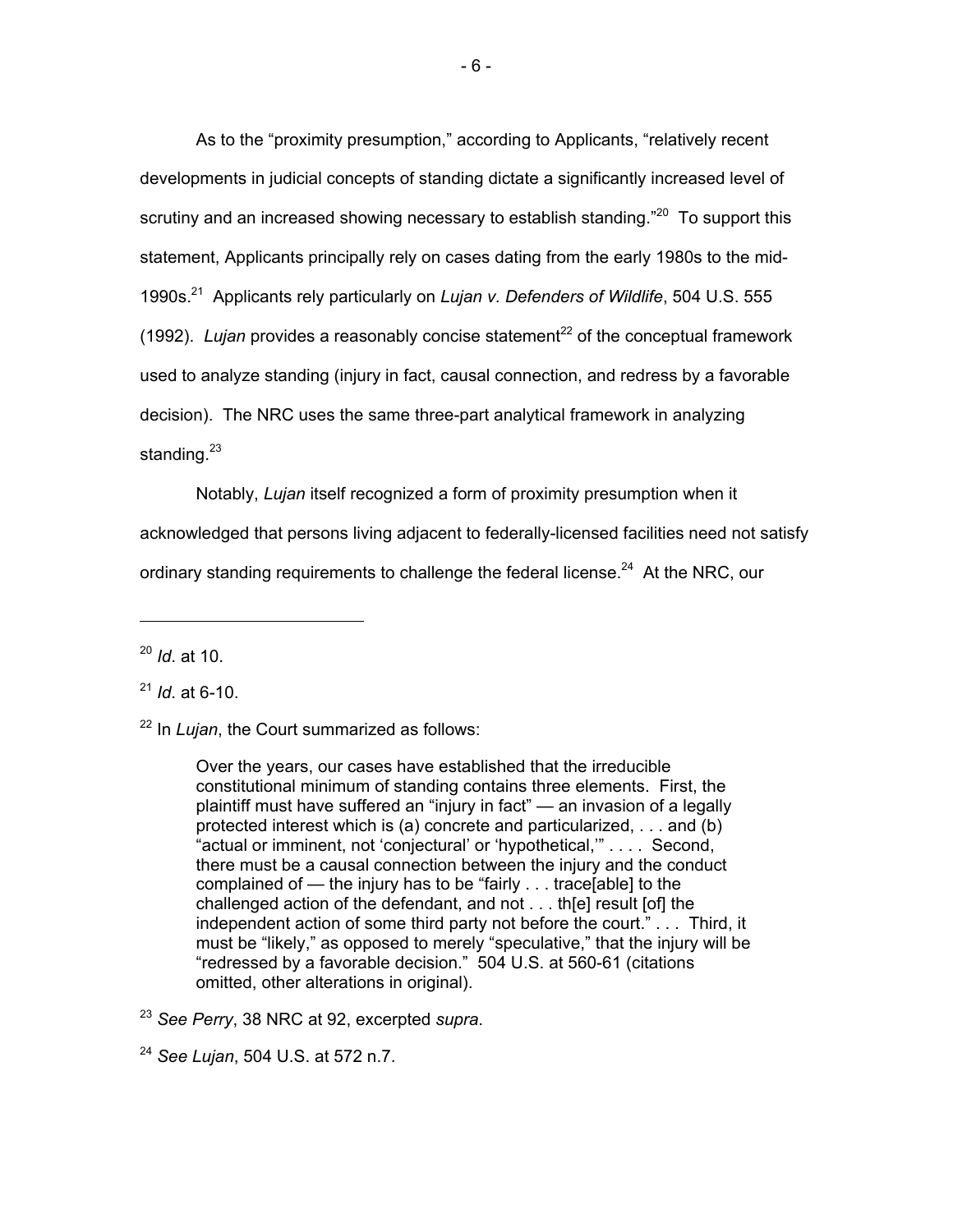50-mile "proximity presumption" is simply a shortcut for determining standing in certain

cases. The presumption rests on our finding, in construction permit and operating

license cases, that persons living within the roughly 50-mile radius of the facility "face a

realistic threat of harm" if a release from the facility of radioactive material were to

occur.<sup>25</sup> As the Board aptly put it:

[T]he "common thread" in the [NRC] decisions applying the 50-mile presumption "is a recognition of the potential effects at significant distances from the facility of the accidental release of fissionable materials." The NRC's regulations also recognize that an accidental release has potential effects within a 50-mile radius of a reactor. The Commission . . . has applied its expertise and concluded that persons living within a 50-mile radius of a proposed new reactor face a realistic threat of harm if a release of radioactive material were to occur from the facility. . . . The non-trivial increased risk constitutes injury-in-fact, is traceable to the challenged action (the NRC's licensing of a new nuclear reactor), and is likely to be redressed by a favorable decision that either denies a license or mandates compliance with legal requirements that protect the interests of the petitioners.<sup>26</sup>

Like the Board, we see no conflict between the basic requirements for standing,

as applied in the federal courts, and the NRC's proximity presumption. $27$  In any event,

-

 $25$  LBP-09-4, 69 NRC at \_\_(slip op. at 12).

<sup>26</sup> *Id*., 69 NRC at \_\_\_ (slip op. at 12-13), citing *Babcock & Wilcox* (Apollo, Pennsylvania Fuel Fabrication Facility), LBP-93-4, 37 NRC 72, 83 (1993), 10 C.F.R. § 50.33(g), and 10 C.F.R. Part 50, Appendix I, Section II(D).

 $27$  LBP-09-4, 69 NRC at (slip op. at 12). But even if our "proximity presumption" is viewed as more lenient than judicial standing requirements, we may choose to retain it. *See Envirocare v. NRC*, *supra* note 11. Applicants cite the recently-decided *Summers* case, in which the Supreme Court ruled, among other things, that several organizations seeking to challenge regulations of the U.S. Forest Service failed to demonstrate standing where they did not demonstrate a "concrete application" of the regulations that "threaten[ed] imminent harm" to their interests. *Summers v. Earth Island Institute,* 129 S.Ct. 1142, 1150 (2009). In contrast with the *Summers* case, where the majority found that vague intentions to visit the affected area are insufficient to show standing, in our case we have actual residences and places of business located sufficiently close to the site to qualify for standing under the presumption that they lie within the reactor's potential zone of danger (should an accident occur). In any event, we look to judicial Continued . . .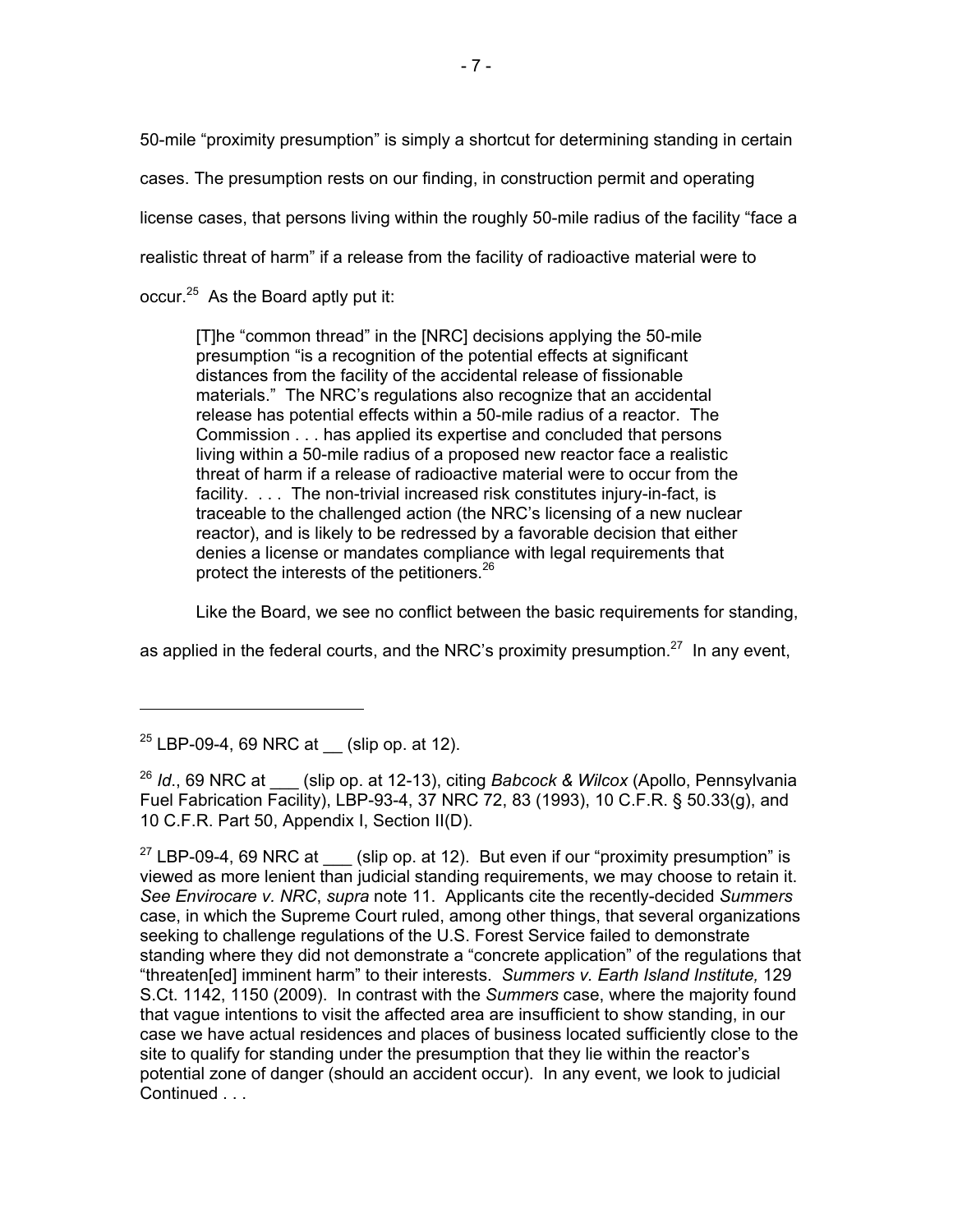as the Board observed, Applicants have not provided — either before the Board, or on appeal — information to refute the basis of the presumption, such as evidence to show that the effects of an accidental release from the proposed Calvert Cliffs plant would be limited to a shorter distance from the facility.

We therefore reject Applicants' standing arguments and find that the Board correctly applied the proximity presumption.<sup>28</sup>

## **B. Contention Admissibility**

## *1. Contention 1*

The Board admitted Contention 1 as originally submitted by the Joint Intervenors:

Contrary to the Atomic Energy Act [(AEA)] and NRC Regulations, Calvert Cliffs[  $3$  would be owned, dominated and controlled by foreign interests.<sup>29</sup>

Calvert Cliffs 3 Nuclear Project, LLC, and UniStar Nuclear Operating Services,

LLC, are the co-applicants for the COL. As described in the application, Calvert Cliffs 3

Nuclear Project, LLC, is an indirect subsidiary of UniStar Nuclear Energy, LLC. UniStar

Nuclear Energy, LLC, in turn, is owned by Constellation New Nuclear, LLC, and EDF

standing doctrines simply as guidance, and as a useful barometer of standing jurisprudence, but, as stated above, we are not strictly bound by the rules applicable to Article III courts*.* Our 50-mile presumption has proved a workable standard for decades, and we see no reason to abandon it today.

 $28$  Likewise, we decline to impose the "contention-based standing" concept that Applicants advocate in this proceeding. *See* Applicants' Appeal at 8 n.7, 17-18, 22, 26- 27. As the Board suggests in its standing ruling, so long as either denial of a license or issuance of a decision mandating compliance with legal requirements would alleviate a petitioner's potential injury, then under longstanding NRC jurisprudence the petitioner may prosecute any admissible contention that could result in the denial or in the compliance decision. *See Yankee Atomic Electric Co.* (Yankee Nuclear Power Station), CLI-96-1, 43 NRC 1, 6 (1996); *cf. Crow Butte Resources, Inc.* (License Renewal for *In Situ* Leach Facility, Crawford, Nebraska), CLI-09-9, 69 NRC \_\_ (May 18, 2009) (slip op. at 8-11).

29 Joint Petition at 5.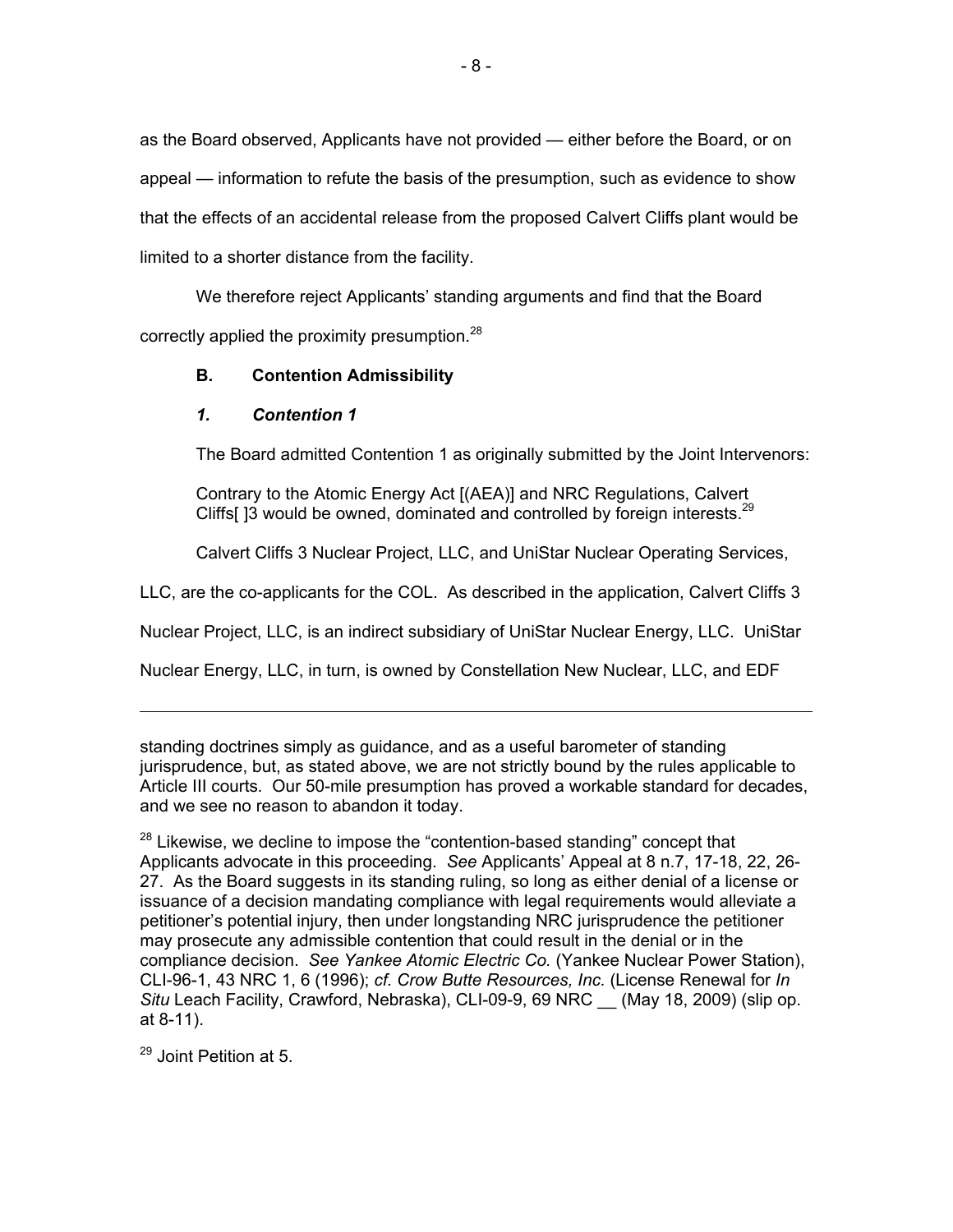Development, Inc. Constellation New Nuclear, LLC, is part of Constellation Energy Group, Inc., while EDF Development, Inc. is an indirect subsidiary of Électricité de France, SA. UniStar Nuclear Operating Services, LLC, similarly is an indirect subsidiary of UniStar Nuclear Energy, LLC.<sup>30</sup> Joint Intervenors argued, based on ownership percentages gleaned from Constellation Energy Group, LLC, Securities and Exchange Commission filings<sup>31</sup> that Applicants are majority-owned and dominated by a foreign corporation and a foreign government. Specifically, Joint Intervenors stated that Calvert Cliffs 3 Nuclear Project, LLC, is a wholly-owned subsidiary of UniStar Nuclear, LLC, which is owned 50% by Constellation Energy and 50% by Électricité de France (EDF) and EDF is 84.85% owned by the French government. Joint Intervenors noted additionally that EDF has a 9.51% ownership interest in Constellation Energy and that Areva, the company that designed and proposes to build the proposed reactor, is a French company that is 80% owned by the French government.

 $31$  Joint Petition at 6 nn.1 & 2, 7 n.3.

 $30$  The application and revisions to the application are available at http://www.nrc.gov/reactors/new-reactors/col/calvert-cliffs.html. Details of the corporate structure are included in Part 1 of the application, specifically, Part 1 of Revision 3 to the application. *See also* Calvert Cliffs Nuclear Power Plant, Inc., Calvert Cliffs Nuclear Plant, Unit Nos. 1 and 2; Calvert Cliffs Independent Spent Fuel Storage Installation; Notice of Consideration of Approval of Application Regarding Proposed Restructuring and of Direct Transfer of Licenses Pursuant to 10 CFR 50.80 and 10 CFR 72.50, and of Approval of Conforming License Amendments Pursuant to 10 CFR 50.90 and 10 CFR 72.56 and Opportunity for a Hearing, 74 Fed. Reg. 21,413 (May 7, 2009). *See also Constellation Energy Nuclear Group, LLC, EDF Development, Inc., Calvert Cliffs Nuclear Power Plant, Inc., Calvert Cliffs Nuclear Power Plant, LLC* (Calvert Cliffs Nuclear Power Plant, Unit Nos. 1 and 2, and Calvert Cliffs Independent Spent Fuel Storage Installation), *Order Approving Application Regarding Proposed Corporate Restructuring and Approving Conforming Amendments* (Oct. 9, 2009) 74 Fed. Reg. \_\_\_\_\_\_ (Oct. \_\_, 2009), ( also available at ADAMS Accession No. ML092570583).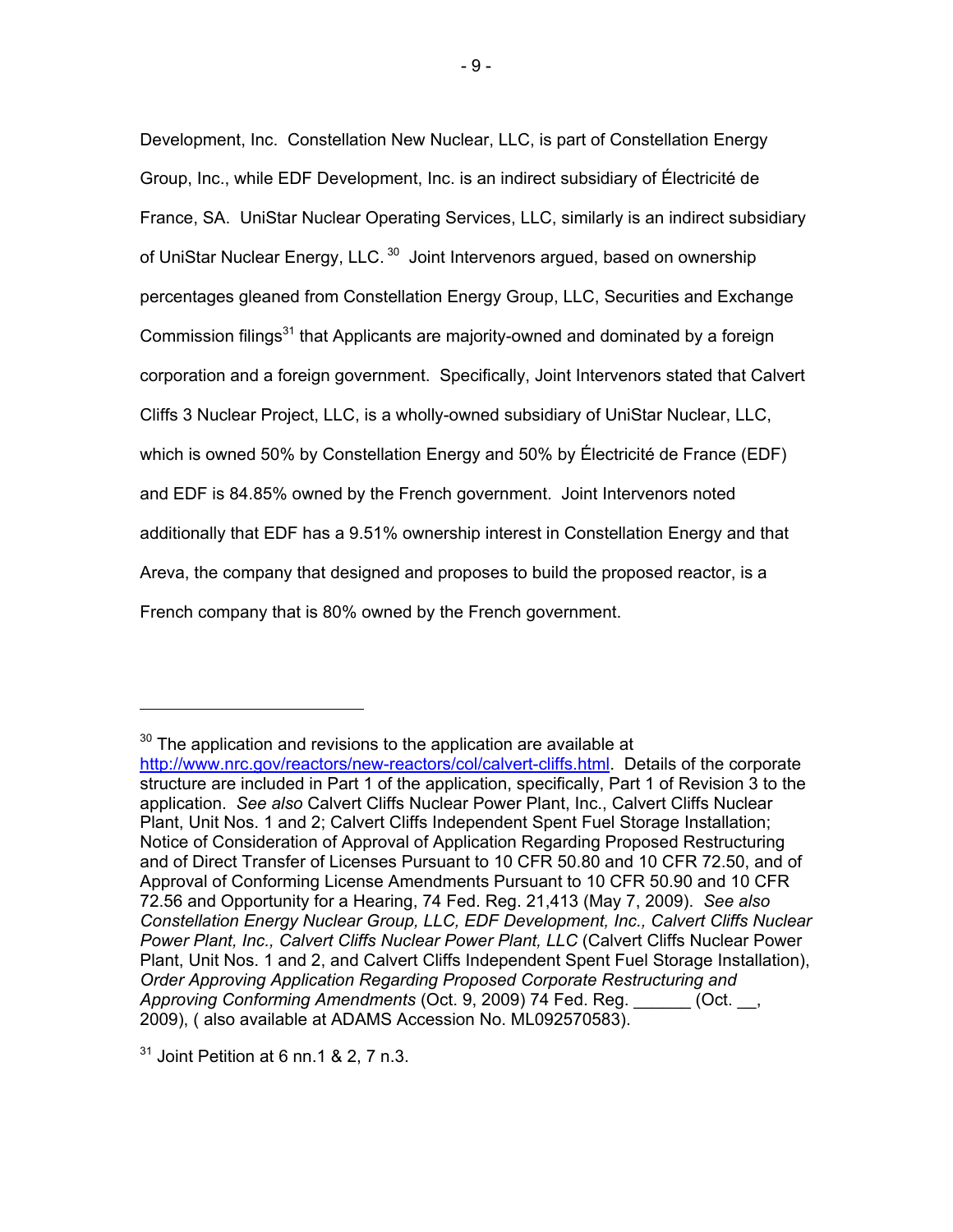As further evidence of foreign domination, Joint Intervenors pointed out that EDF,

the source of the bulk of UniStar's capitalization, wields additional power simply because

it has more than three times the revenue of Constellation Energy.<sup>32</sup> Based on all of

these factors, Joint Intervenors argued that the application must be denied because

Calvert Cliffs 3 "would be owned, controlled and dominated by a foreign corporation and

foreign government." $33$  in contravention of Section 103d, of the AEA. $34$ 

Section 103d. provides, in pertinent part:

No license may be issued to an alien or any corporation or other entity if the Commission knows or has reason to believe it is owned, controlled, or dominated by an alien, a foreign corporation, or a foreign government. In any event, no license may be issued to any person within the United States if, in the opinion of the Commission, the issuance of a license to such person would be inimical to the common defense and security or to the health and safety of the public.

Joint Intervenors also argued that our regulation implementing this statutory provision

will be contravened. That regulation, 10 C.F.R. § 50.38, provides:

Any person who is a citizen, national, or agent of a foreign country, or any corporation, or other entity which the Commission knows or has reason to believe is owned, controlled, or dominated by an alien, a foreign corporation, or a foreign government, shall be ineligible to apply for and obtain a license.

Applicants challenge the bases for Joint Intervenors' Contention 1, arguing that

Joint Intervenors' premise that 50% foreign ownership requires an automatic finding of

foreign "control or domination" is incorrect, and that even if the premise were valid, the

argument "that EDF actually controls more than 50% of UniStar as a result of its

-

<sup>32</sup> *Id*. at 6-8.

<sup>33</sup> *Id*. at 6 (emphasis in original).

<sup>34 42</sup> U.S.C. § 2133(d).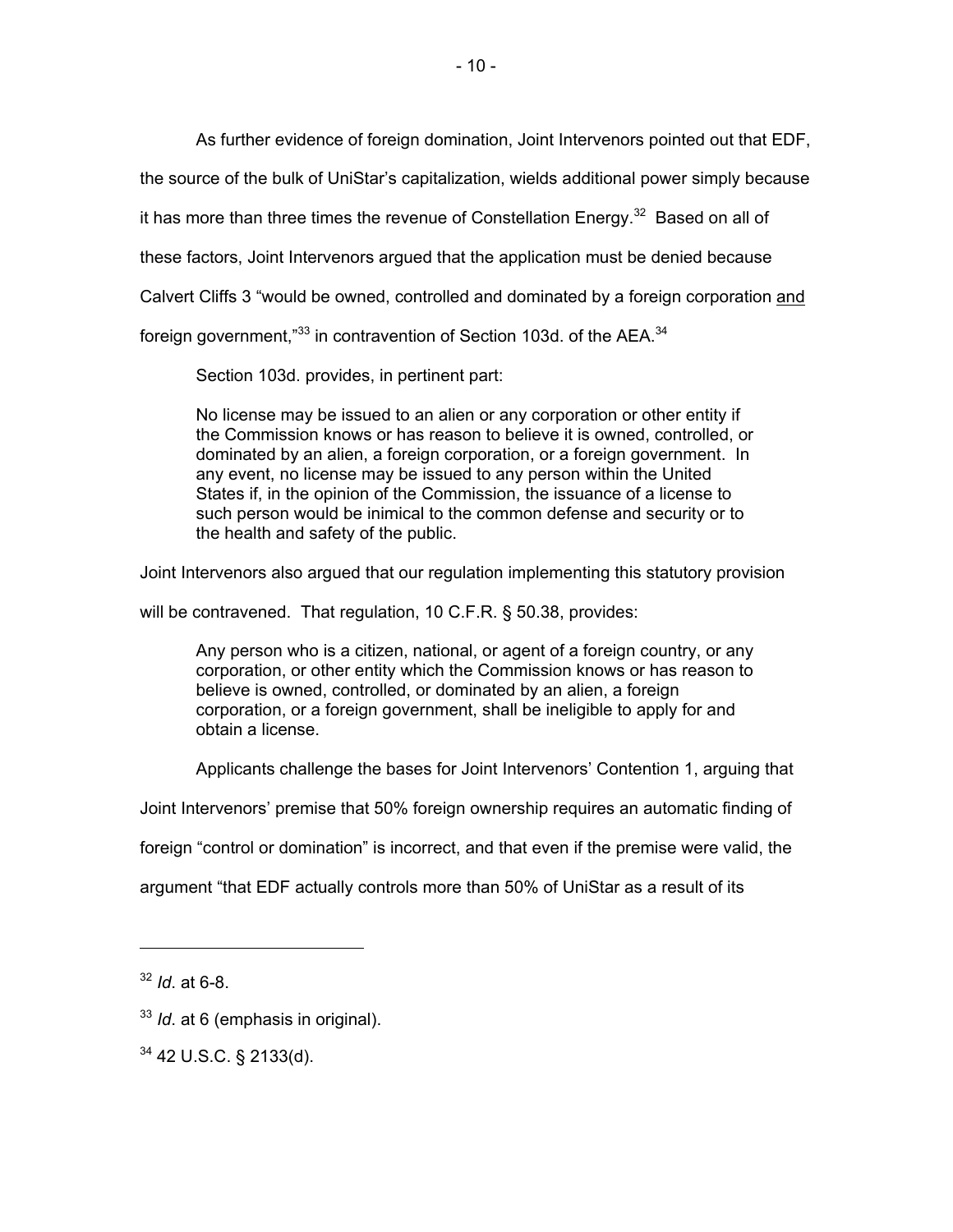additional 9.51% ownership interest in Constellation Energy Group" is not.<sup>35</sup> Applicants argue that Joint Intervenors failed to explain the relevance of market capitalization or relative revenues of the two parent companies to the analysis of foreign control or domination. Applicants argue additionally that Joint Intervenors failed to challenge the pertinent sections of the application (such as Section 1.4 of Revision 3) that contain the Applicants' discussion of corporate governance and control measures — measures Applicants say are designed to ensure that "the Applicants will not be owned, dominated, or controlled by foreign interests within the meaning of the Atomic Energy Act."<sup>36</sup> As a result, Applicants request that "the proposed contention [] be rejected for failure to establish that relief could be granted based on EDF's participation alone, and for failure to demonstrate any genuine dispute regarding governance and control of the [A]pplicants. $37$  Joint Intervenors counter that these arguments go to the merits of the contention rather than to its admissibility. Joint Intervenors argue in particular that they "did address Revision 3 in the February 20, 2009[,] pre-hearing conference, where [they] noted that Revision 3 does not alter the fundamental underpinning of [the] contention and would be more appropriately considered at the evidentiary stage" of the proceeding.<sup>38</sup> For the reasons provided below, we agree with Joint Intervenors.

-

- 11 -

<sup>&</sup>lt;sup>35</sup> Applicants' Appeal at 14.

<sup>36</sup> *Id*. at 16.

<sup>&</sup>lt;sup>37</sup> *Id.* at 17. Applicants reiterate, in their discussion of each contention, their view that Joint Intervenors lack standing because the injuries they assert for standing — risk of accidental release of radiation and water contamination — do not relate to foreign ownership and control. We decline to overturn the Board's admissibility ruling on that basis. *See* Section I.A., *supra*.

<sup>38</sup> Joint Intervenors' Response at 10-11.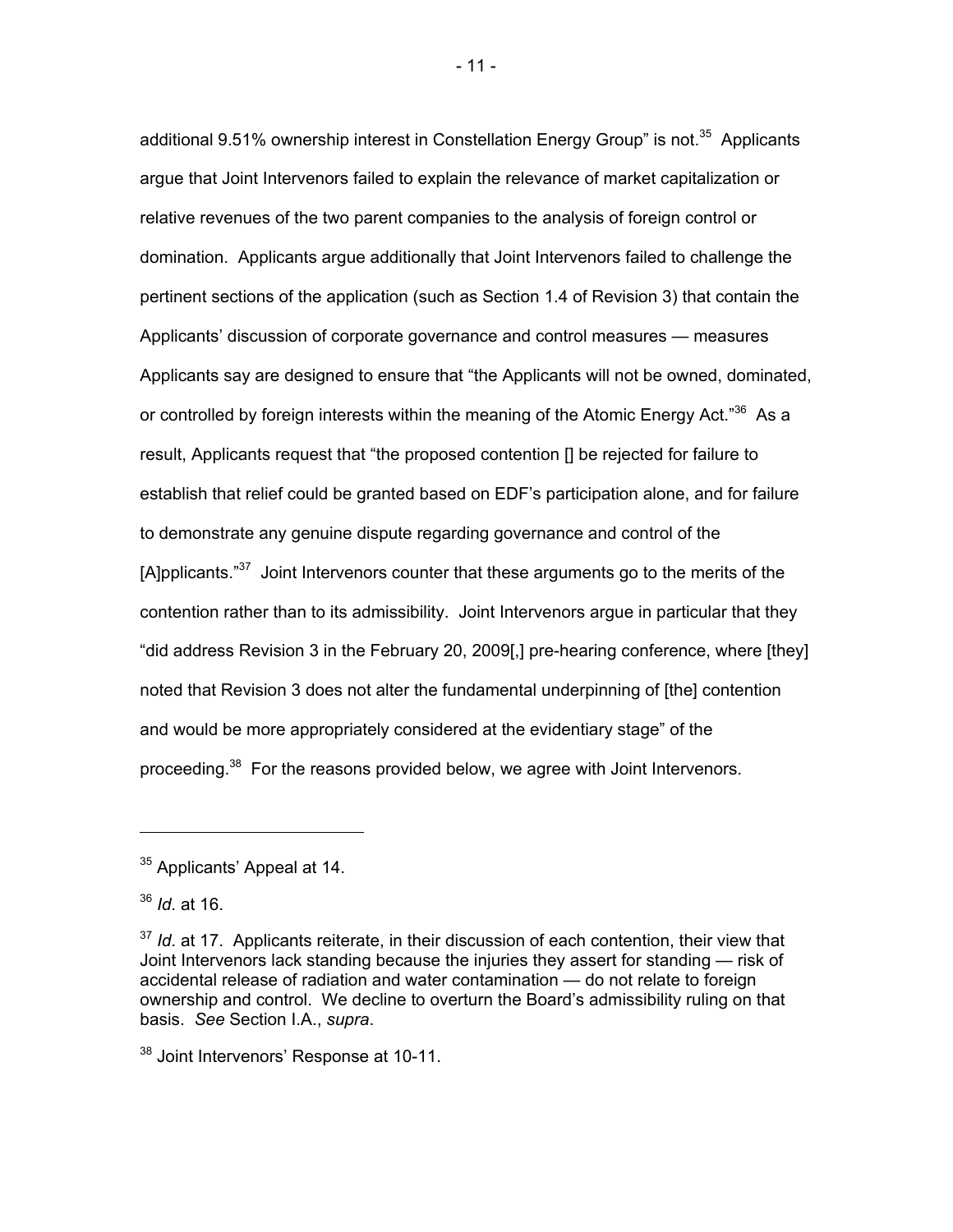The analysis of compliance with § 103d. of the AEA is a function performed by the NRC Staff as part of its evaluation of the COL application. Our guidance directs the NRC Staff to consider an applicant "to be foreign owned, controlled, or dominated whenever a foreign interest has the 'power,' direct or indirect, whether or not exercised, to direct or decide matters affecting the management or operations of the applicant."<sup>39</sup> We have "not determined a specific threshold above which it would be conclusive that an applicant is controlled by foreign interests through ownership of a percentage of the applicant's stock."<sup>40</sup> Rather, these percentages "must be interpreted in light of all the information that bears on who in the corporate structure exercises control over what issues and what rights may be associated with certain types of shares."41 Where the ownership interest is less than 100%, although the analytical focus remains on safeguarding security and the national defense,  $42$  a variety of factors are given further consideration:

(1) the extent of the proposed partial ownership of the reactor; (2) whether the applicant is seeking authority to operate the reactor; (3) whether the applicant has interlocking directors or officers and details concerning the relevant companies; (4) whether the applicant would have any access to restricted data; and (5) details concerning ownership of the foreign parent company. $43$ 

Joint Intervenors' contention relates to matters the Staff will consider in

performing its § 103d. analysis. These matters are clearly in dispute given the nature of

<sup>41</sup> *Id*.

<sup>42</sup> *Id*.

<sup>43</sup> *Id*.

<sup>39</sup> *Final Standard Review Plan on Foreign Ownership, Control, or Domination*, 64 Fed. Reg. 52,355, 52,358 (Sept. 28, 1999).

<sup>40</sup> *Id*.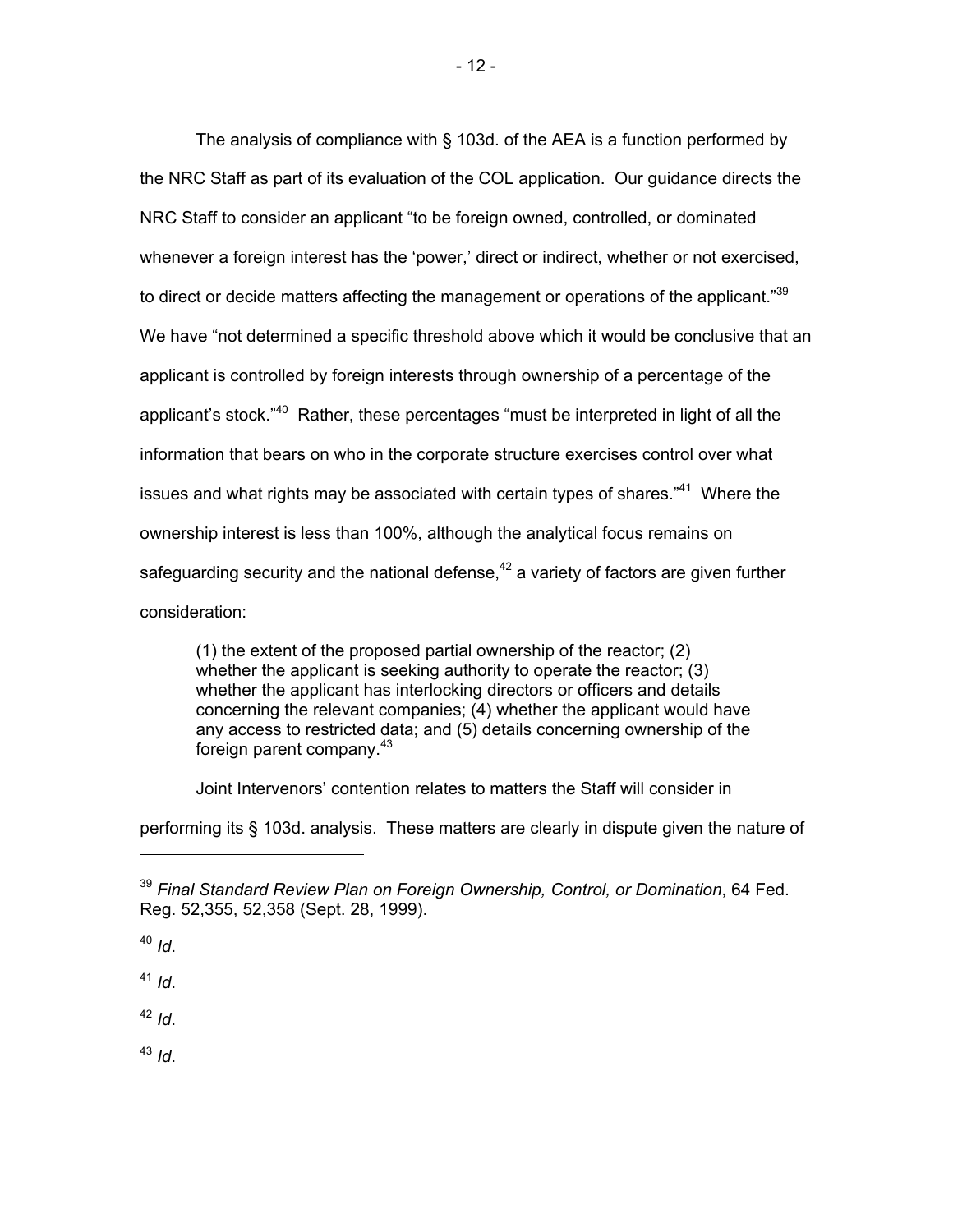Applicants' objections, which we find address the merits of the contention rather than its

admissibility. As the Board correctly found:

Joint Petitioners have established a genuine dispute with the Application. Though Applicant[s] [are] correct in [their] assertion that there is no threshold above which a foreign entity is assumed to control and dominate a corporation, this policy only establishes that a foreign entity cannot be denied a license based on percentage of ownership [*per se*]. NRC case law and precedent do not prohibit considering the percentage of foreign ownership as one element in [the] NRC's overall analysis and finding of whether or not the foreign entity is a threat to the national defense and security of the United States. Joint Petitioners' assertion that [EDF's] large ownership interest indicates control and domination of Applicant[s] is undeniably a dispute with Applicant[s'] argument that safeguards delineated in the Application negate control and domination. This issue raises a dispute of material fact with the Application. To what extent [EDF] actually exercises control and domination over Applicant[s], and whether adequate safeguards are indeed in place to negate this influence, goes to the merits of the case and is not appropriate to decide at the contention admissibility stage.<sup>44</sup>

We affirm the Board's decision to admit Contention 1.

# *2. Contention 7*

The Board limited Joint Intervenors' Contention 7, which, as originally formulated,

read:

-

UniStar Nuclear Operating Service's (UniStar) application to build and operate Calvert Cliffs Nuclear Power Plant Unit 3 violates the National Environmental Policy Act by failing to address the environmental impacts of the waste that it will generate in the absence of licensed disposal facilities or capability to isolate the radioactive waste from the environment. UniStar's environmental report does not address the environmental, environmental justice, health, safety, security or economic consequences that will result from lack of permanent disposal for the radioactive wastes generated.<sup>45</sup>

<sup>&</sup>lt;sup>44</sup> LBP-09-4, 69 NRC (slip op. at 30-31) (internal citations omitted).

<sup>45</sup> Joint Petition at 47.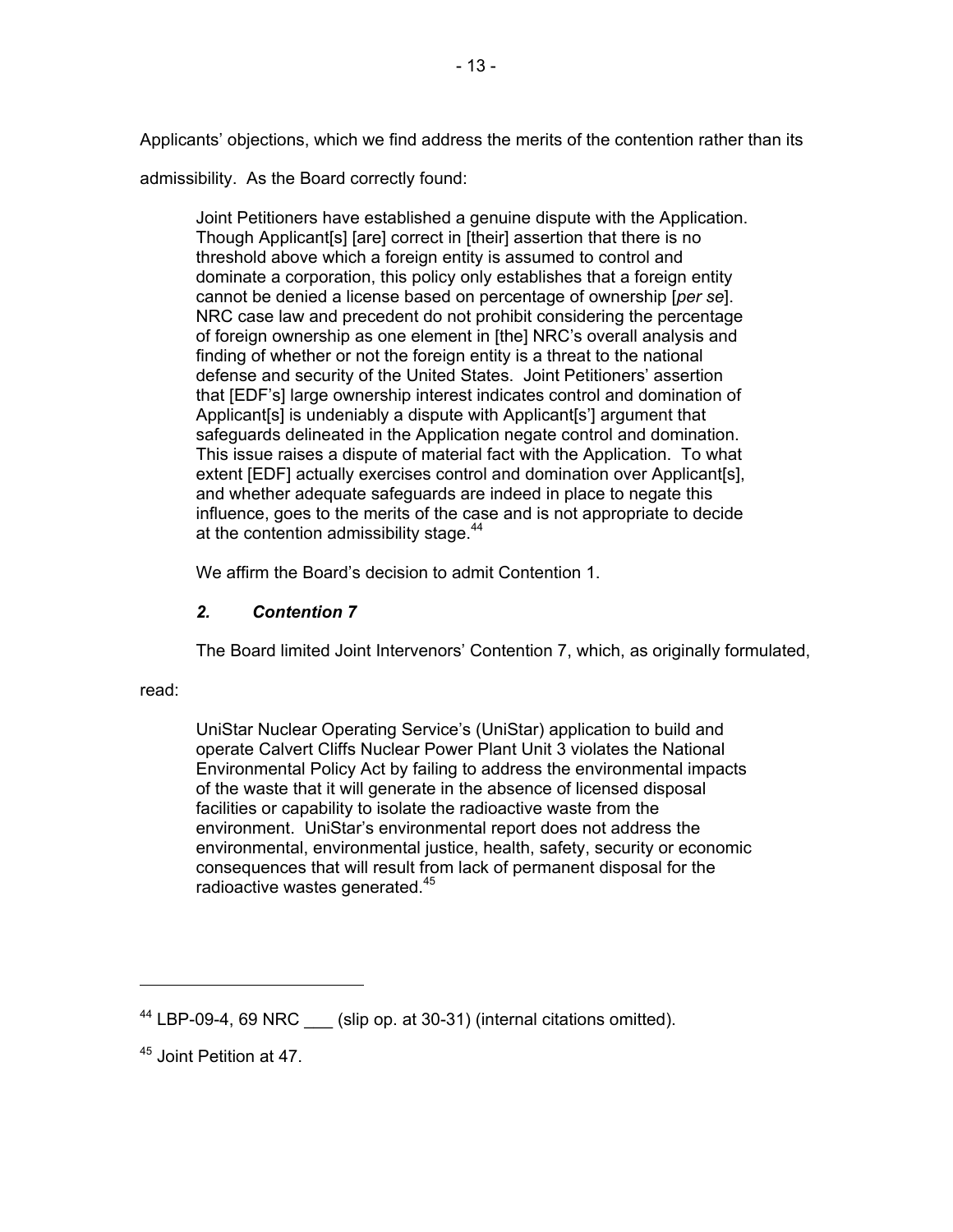The Board found Contention 7 inadmissible to the extent that it related to licensing of a low-level waste disposal site under 10 C.F.R. Part 61 or presented a challenge to Table S-3. $46$  The Board admitted the contention to the extent that it asserts that the discussion of low level radioactive waste management in the Environmental Report (ER) does not reflect the realities of the partial closure of the Barnwell facility. In particular, the ER contains no discussion of any plan to manage Class B and C radioactive waste and thus "fails to accurately describe the proposed action and its impact on the environment."<sup>47</sup> As narrowed by the Board, the admitted contention states:

The ER for [Calvert Cliffs 3] is deficient in discussing its plans for management of Class B and Class C wastes. In light of the current lack of a licensed off-site disposal facility, and the uncertainty of whether a new disposal facility will become available during the license term, the ER must either describe how Applicant[s] will store Class B and C wastes onsite and the environmental consequences of extended on-site storage, or show that Applicant[s] will be able to avoid the need for extended on-site storage by transferring [their] Class B and C wastes to another facility licensed for the storage of [low-level radioactive waste].<sup>48</sup>

The Board characterized the narrowed contention as an admissible "contention

of omission." As such, in the Board's view, the contention "adequately describes the

information that should have been included in the  $ER^{49}$  and "adequately identified the

legal basis of the contention by alleging that such disclosure is required by NEPA. $^{50}$ 

The Board found further that the contention is within the scope of the proceeding

48 *Id.*, 69 NRC at (slip op. at 66).

- <sup>49</sup> *Id*., 69 NRC at \_\_\_ (slip op. at 67).
- <sup>50</sup> *Id*., 69 NRC at \_\_\_ (slip op. at 68).

 $46$  Table S-3 is codified in 10 C.F.R. § 51.51.

 $47$  LBP-09-4, 69 NRC at (slip op. at 69).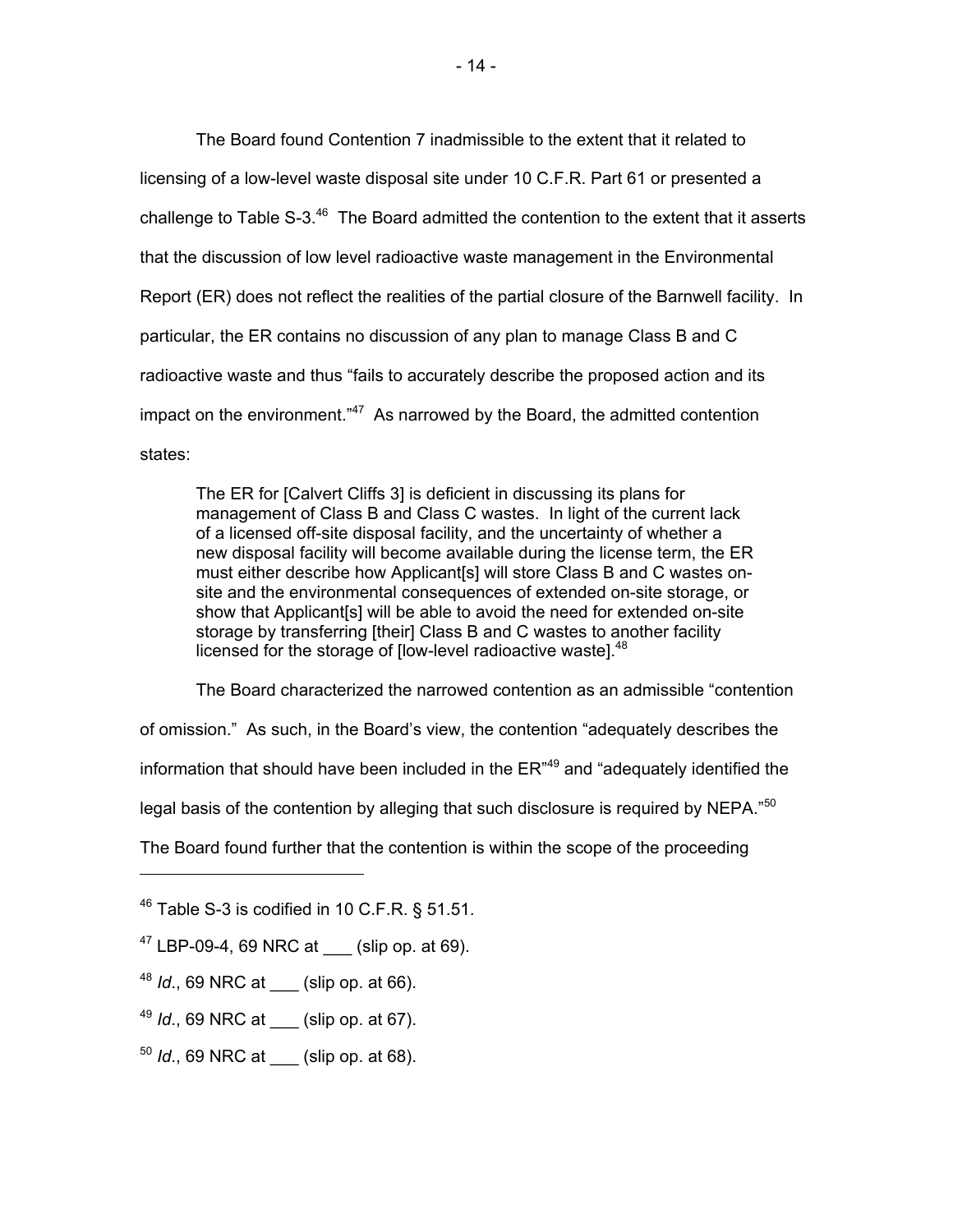because it challenges the legal sufficiency of the ER and is material to compliance with NEPA, our NEPA-implementing regulations, and ultimately, to the NRC's compliance with NEPA.<sup>51</sup>

Applicants argue that Contention 7 is essentially the same as a contention we excluded from consideration in the *Bellefonte52* COL case because the contentions cited the same sections of the respective environmental reports, referred to corresponding sections of the respective final safety analysis reports, and raised challenges to Table S-3. In *Bellefonte* we found that the Board erred in admitting the contention because the contention constituted a collateral attack on our regulations, which cannot be made absent a waiver.<sup>53</sup> Applicants urge the same treatment here. But in this proceeding, unlike in the *Bellefonte* case, the Board explicitly — and properly — excluded improper regulatory challenges to 10 C.F.R. Part 61 and to Table S-3. Contention 7, as admitted, is not identical to the contention we rejected in *Bellefonte* and Applicants' reasoning does not apply.

Contention 7 differs from the contention in the *Bellefonte* case in another important way. In *Bellefonte* we noted the brevity of the intervenor's argument.<sup>54</sup> Here, Joint Intervenors, in our view, provided sufficient detail on the environmental impact

<sup>&</sup>lt;sup>51</sup> *Id.*, 69 NRC at (slip op. at 68-69).

<sup>52</sup> *Tennessee Valley Authority* (Bellefonte Nuclear Power Plant, Units 3 and 4), CLI-09-3, 69 NRC 68 (2009).

<sup>53</sup> *See* 10 C.F.R. § 2.335(a), (b).

<sup>54</sup> *Bellefonte*, CLI-09-3, 69 NRC at 74 n.25.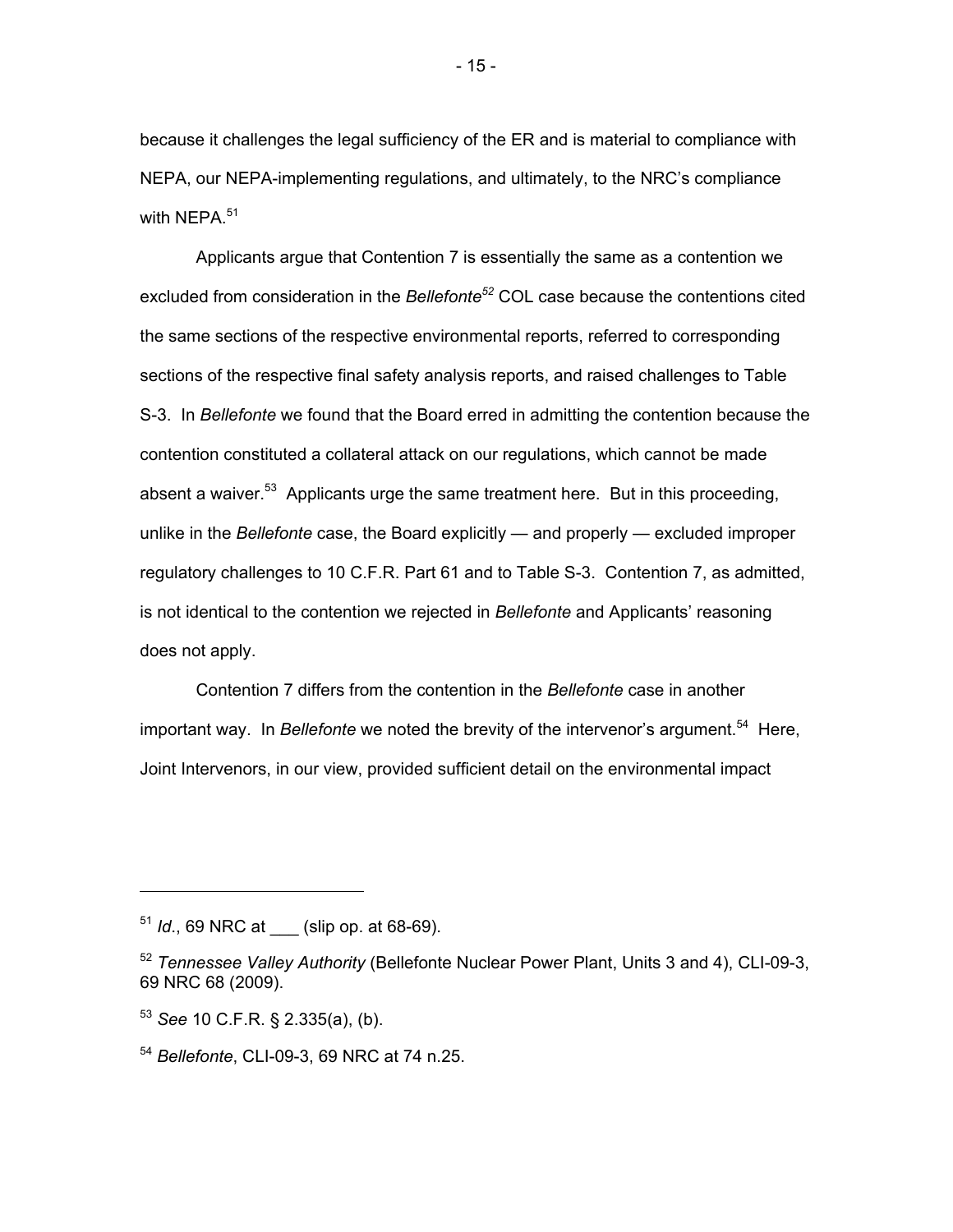information claimed to have been omitted from the application to enable the Board to make a reasonable determination to admit the contention.<sup>55</sup>

Applicants maintain that "there is no requirement that an applicant specify precisely how low-level waste will be managed,"<sup>56</sup> and argue that Joint Intervenors provide no support for their assertion that failure to discuss on-site storage violates safety, security, and NEPA requirements. However, the Board limited the contention to NEPA considerations, and as the Board found, Joint Intervenors adequately identified the legal basis of the contention, arguing that disclosure of the environmental and public health consequences of extended on-site storage is required by NEPA (and implicitly by the NRC's NEPA regulations, 10 C.F.R. Part 51), given the plausible scenario whereby the low-level waste storage capacity at the site will be exceeded. $57$ 

Applicants complain that neither Joint Intervenors nor the Board cite any regulatory requirement that the ER include a "feasible plan" for the disposition of lowlevel radioactive waste, and assert that an expansion of the capacity for storing low-level waste, if necessary, would entail a separate licensing action. Applicants also argue that Joint Intervenors' assumption that the lack of a licensed low-level waste disposal facility means the waste would have to remain on site is incorrect because, for example, the waste could be transferred to a treatment facility, which would then have responsibility for disposing of the waste. Neither of these arguments is persuasive.

-

<sup>55</sup> Joint Petition at 48-52.

<sup>56</sup> Applicants' Appeal at 25.

<sup>57</sup> *See* LBP-09-4, 69 NRC at \_\_\_ (slip op. at 68).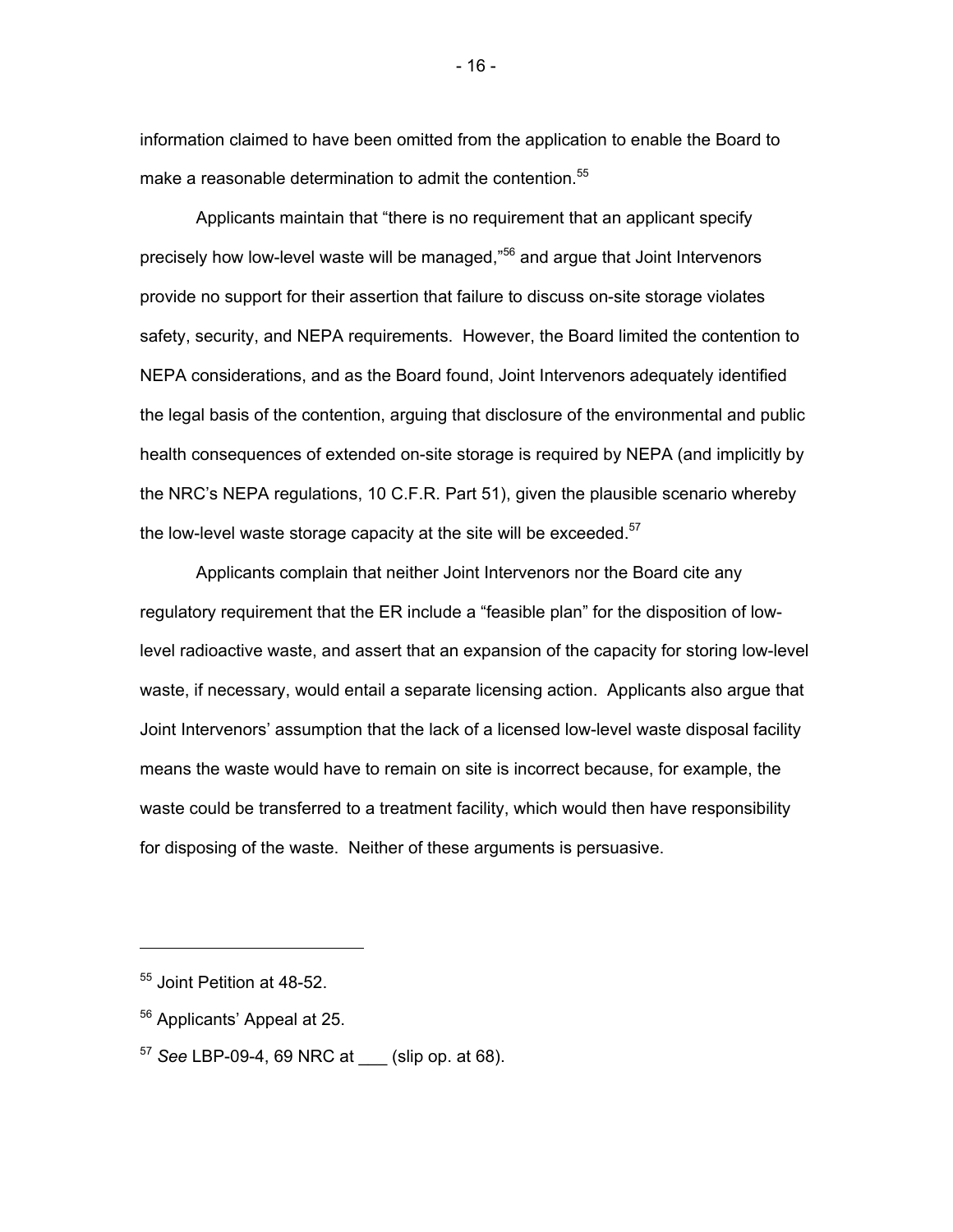The contention, as admitted, asserts that Applicants failed to address potential environmental consequences, omitting information that must be included in the ER pursuant to 10 C.F.R. Part 51, in § 51.45(b) and (e). Applicants' assertion that low-level radioactive waste could be transferred to another licensee or that some other arrangement (potentially requiring a license amendment) might be established in the future is not sufficient to erase the requirement that reasonably foreseeable environmental impacts be assessed now.<sup>58</sup> And the Staff's environmental analysis must assess the COL application itself, not hypothetical solutions. As the Board states, it may be that an adequate plan to transfer low-level radioactive waste to a particular treatment facility would resolve the issue.<sup>59</sup> However, this is a contention of omission, and the COL application does not reflect such transfer plans. $60$  In any event, a merits argument such as this cannot dispose of the contention at this stage of the proceeding.

We find that the Board did not err in admitting this contention, as narrowed. $61$ 

 $\overline{a}$ 

<sup>58</sup> *See Louisiana Energy Services, L.P.* (National Enrichment Facility), CLI-06-15, 63 NRC 687, 690 (2006); 10 C.F.R. Part 51, Subpart A, Appendix A, at (7).

 $59$  LBP-09-4, 69 NRC at  $\_$  (slip op. at 74 n.197).

<sup>&</sup>lt;sup>60</sup> *Id.*, 69 NRC at (slip op. at 71).

 $61$  Applicants reiterate that Joint Intervenors lack standing, because their asserted bases for standing do not relate to harm stemming from storage of low-level radioactive waste on the *Calvert Cliffs* site. Applicants' Appeal at 26-27. Joint Intervenors counter that a favorable outcome on this contention would result in an improved low-level waste program, which would "reduce the likelihood of accidental radioactive releases and contamination of water resources — the very issues on which Joint Intervenors have asserted standing." Joint Intervenors' Response at 20. Although we reject Applicants' argument, *see* Section I.A., *supra,* it is not at all clear, if we considered contention-based standing, that Joint Intervenors would not have standing to pursue this contention.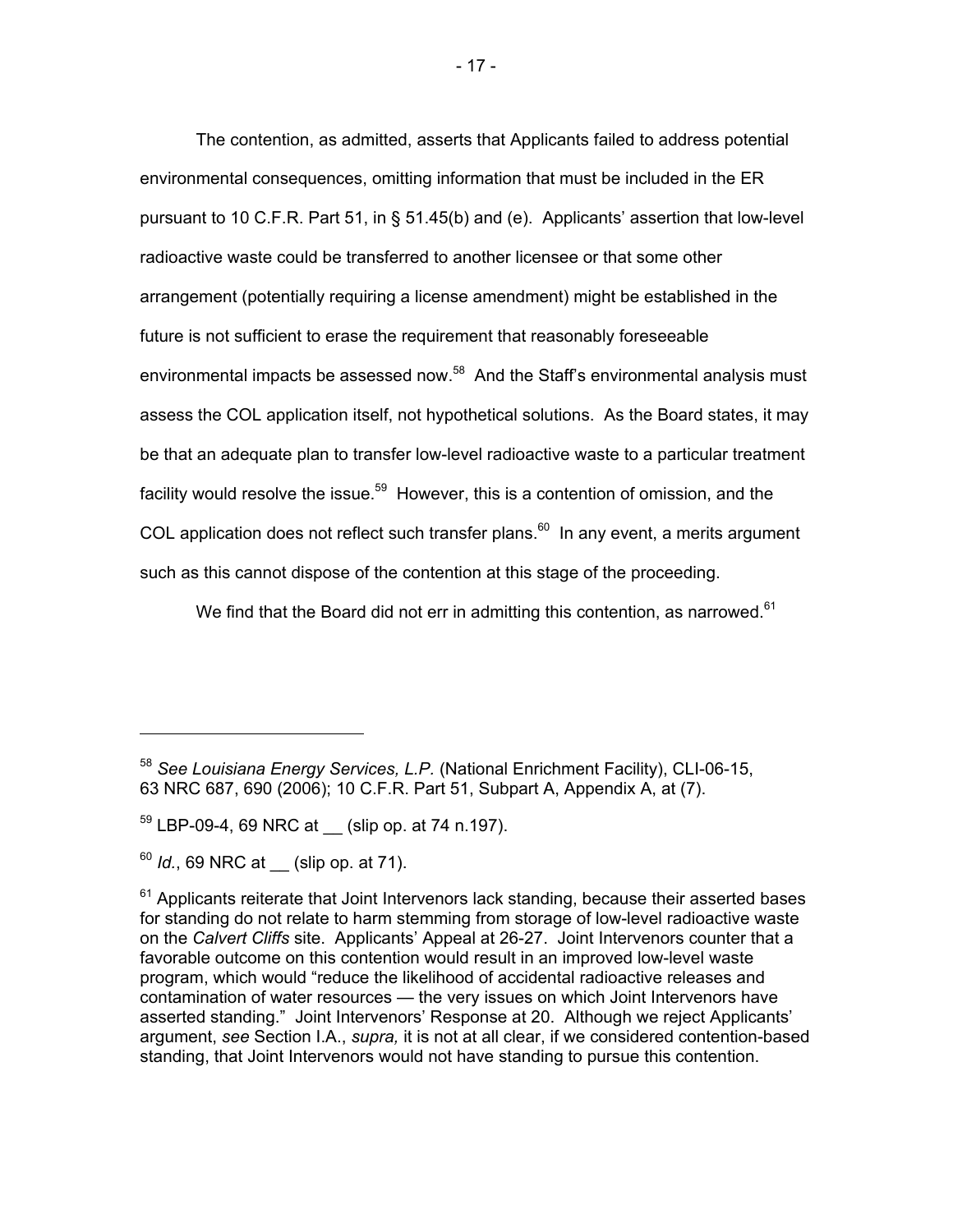## **II. CONCLUSION**

For the foregoing reasons, we *affirm* the Board's decision to admit Contention 1 and Contention 7 as narrowed by the Board.

 $\overline{\phantom{a}}$  , and the contract of the contract of the contract of the contract of the contract of the contract of the contract of the contract of the contract of the contract of the contract of the contract of the contrac

IT IS SO ORDERED.

For the Commission

**(NRC SEAL) /RA/ Andrew L. Bates,** *for*

 Annette L. Vietti-Cook Secretary of the Commission

Dated at Rockville, Maryland, this  $13<sup>th</sup>$  day of October, 2009.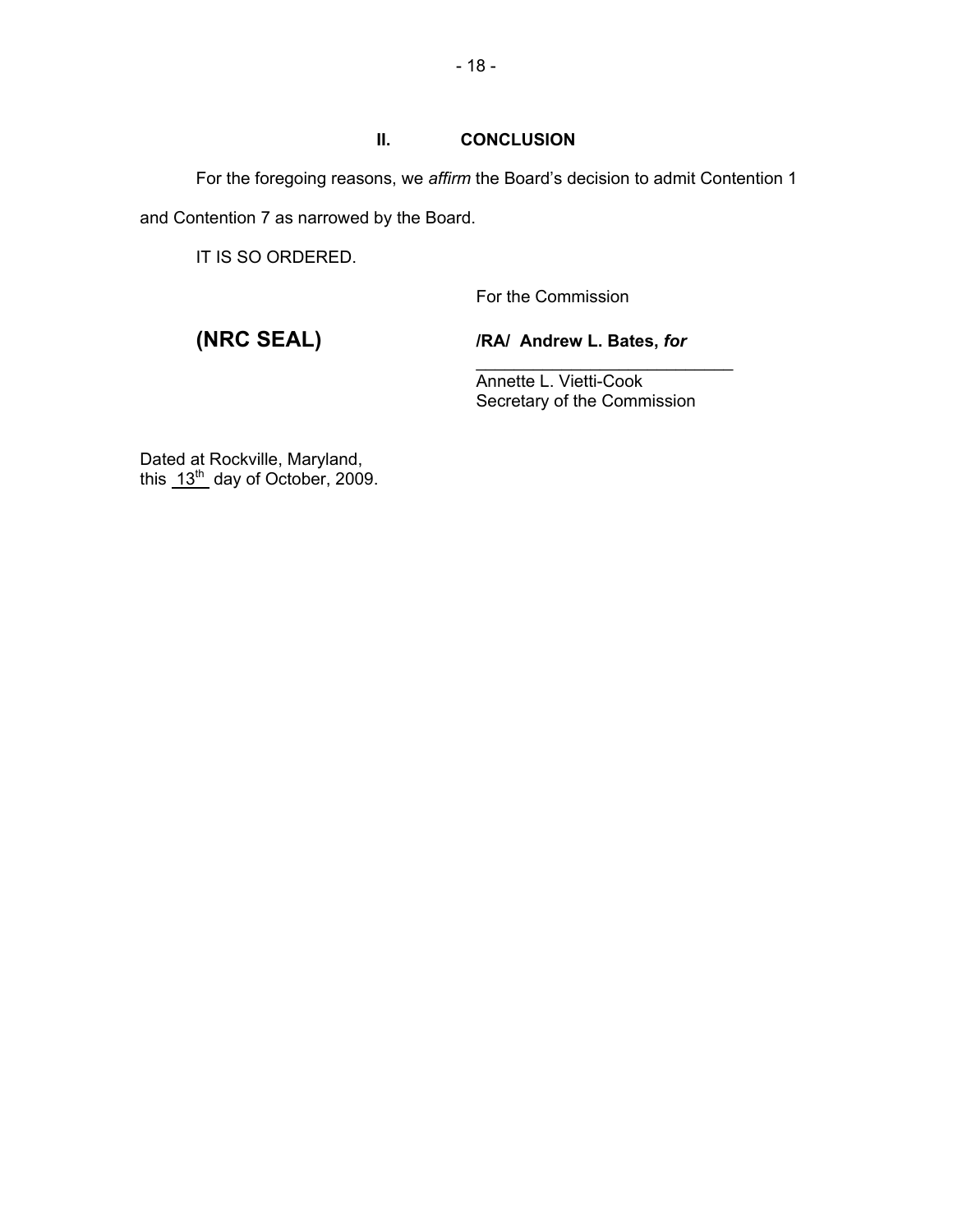#### UNITED STATES OF AMERICA NUCLEAR REGULATORY COMMISSION

In the Matter of ) ) and the contract of  $\mathcal{L}$ CALVERT CLIFFS 3 NUCLEAR PROJECT, LLC. ) AND UNISTAR NUCLEAR OPERATING ) SERVICES, LLC ) Docket No. 52-016-COL ) and the contract of  $\mathcal{L}$ (Calvert Cliffs 3 Nuclear Project, LLC) )  $)$ 

#### CERTIFICATE OF SERVICE

I hereby certify that copies of the foregoing MEMORANDUM AND ORDER ( CLI-09-20) have been served upon the following persons by Electronic Information Exchange.

U.S. Nuclear Regulatory Commission Office of Commission Appellate Adjudication Mail Stop O-16C1 Washington, DC 20555-0001

E-mail: ocaamail@nrc.gov

(Combined License) )

Atomic Safety and Licensing Board Panel U.S. Nuclear Regulatory Commission Mail Stop - T-3 F23 Washington, DC 20555-0001

Administrative Judge Ronald M. Spritzer, Chair E-mail: rms4@nrc.gov

Administrative Judge Gary S. Arnold E-mail: gxa1@nrc.gov

Administrative Judge William W. Sager E-mail: wws1@nrc.gov

Megan Wright, Law Clerk E-mail: mxw6@nrc.gov

 U.S. Nuclear Regulatory Commission Office of the Secretary of the Commission Mail Stop O-16C1 Washington, DC 20555-0001

Hearing Docket E-mail: hearingdocket@nrc.gov

U.S. Nuclear Regulatory Commission Office of the General Counsel Mail Stop - O-15 D21 Washington, DC 20555-0001

Marian Zobler, Esq. Sara Kirkwood, Esq. James Biggins, Esq. Susan Vrahoretis, Esq. Marcia J. Simon, Esq. Joseph Gilman, Paralegal E-mail: mlz@nrc.gov sara.kirkwood@nrc.gov jpb4@nrc.gov Susan.Vrahoretis@nrc.gov jsg1@nrc.gov Marcia.Simon@nrc.gov

OGG Mail Center: ogcmailcenter@nrc.gov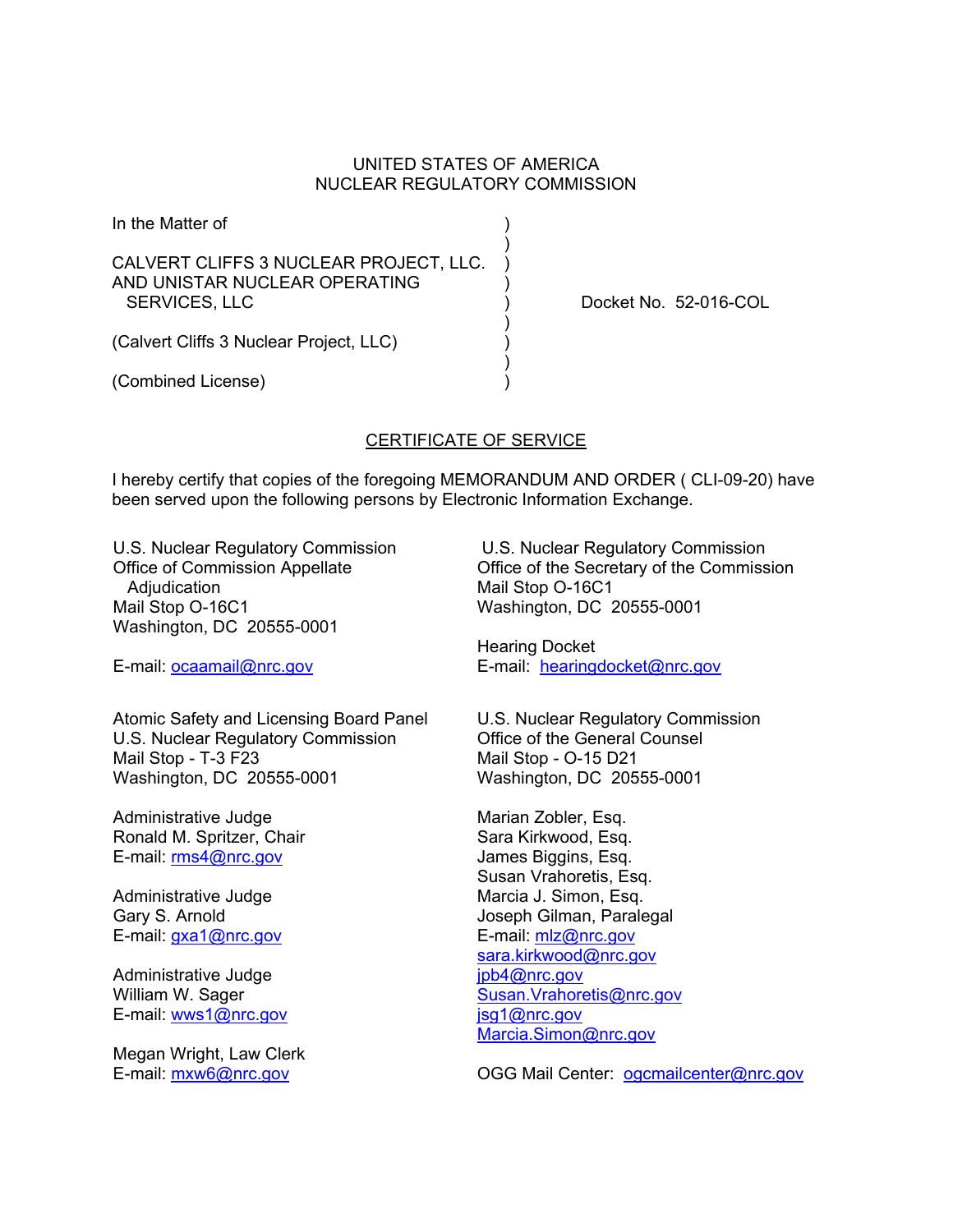Docket No. 52-016-COL MEMORANDUM AND ORDER ( CLI-09-20)

UniStar Nuclear Energy, LLC 750 E. Pratt Street Baltimore, MD 21202 Carey W. Fleming, Esq. Counsel for the Applicant E-mail: carey.fleming@constellation.com Winston & Strawn, LLP 1700 K Street, N.W. Washington, DC 20006-3817 David A. Repka, Esq. Tyson R. Smith, Esq. Emily J. Duncan, Esq. William A. Horin, Esq. E-mail: DRepka@winston.com trsmith@winston.com ejduncan@winston.com whorin@winston.com

State of Maryland Office of the Attorney General Maryland Energy Administration and Power Plant Research Program of the Department of Natural Resources 1623 Forest Drive, Suite 300 Annapolis, Maryland 21403 Brent A. Bolea, Assistant Attorney General M. Brent Hare, Assistant Attorney General E-mail: BBolea@energy.state.md.us bhare@energy.state.md.us

Morgan, Lewis & Bockius, LLP 1111 Pennsylvania Avenue, NW Washington, DC 20004 Jonathan M. Rund, Esq. E-mail: jrund@morganlewis.com

William Johnston 3458 Holland Cliffs Road Huntingtown, MD 20639 E-mail: wj3@comcast.net Cathy Garger 10602 Ashford Way Woodstock, MD 21163 E-mail: savorsuccesslady3@yahoo.com